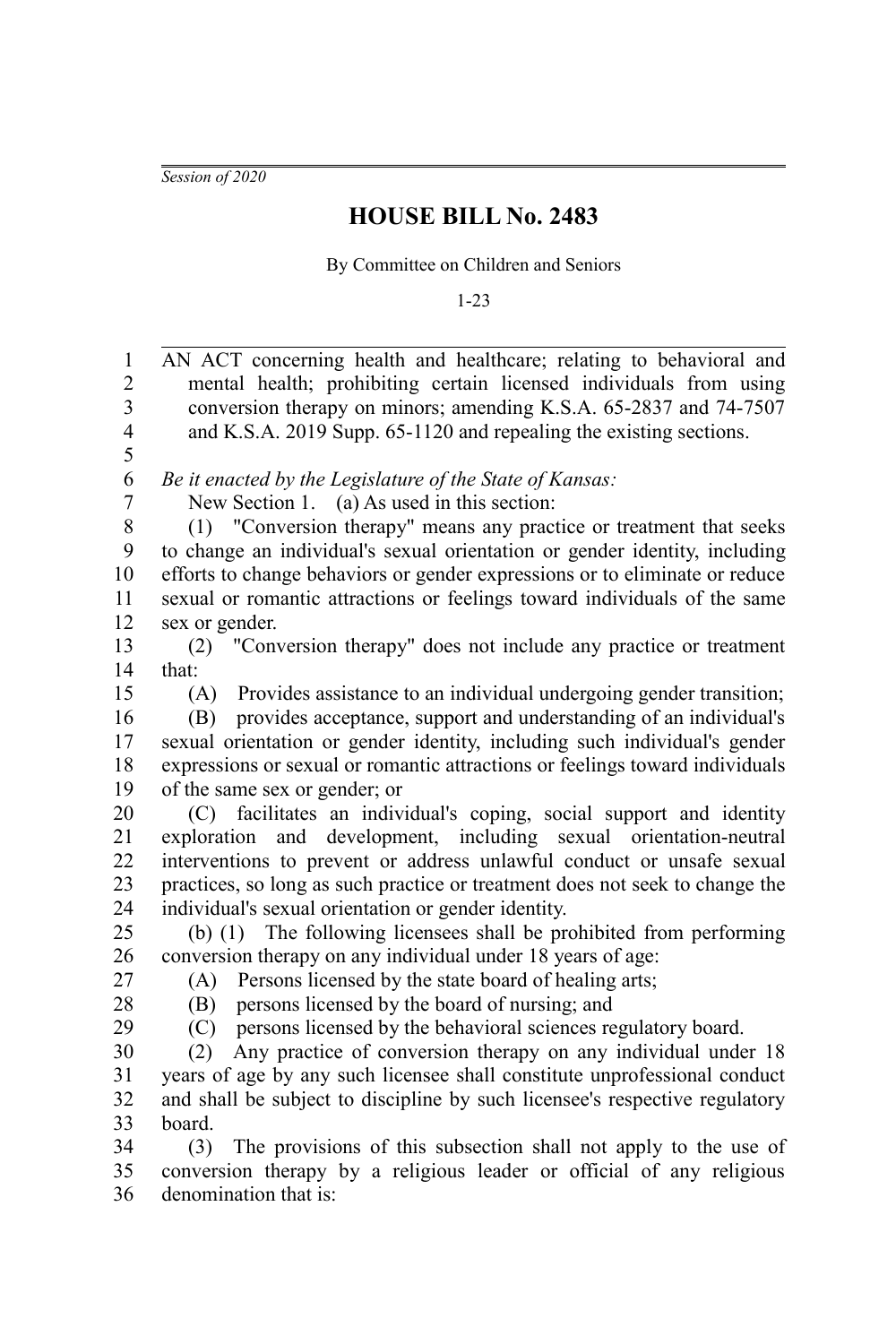1

(A) Part of such leader's or official's religious duties; and

(B) not performed under the authority of a license issued by any of the regulatory boards listed in paragraph (1). 2 3

Sec. 2. K.S.A. 2019 Supp. 65-1120 is hereby amended to read as follows: 65-1120. (a) *Grounds for disciplinary actions.* The board may deny, revoke, limit or suspend any license or authorization to practice nursing as a registered professional nurse, as a licensed practical nurse, as an advanced practice registered nurse or as a registered nurse anesthetist that is issued by the board or applied for under this act, or may require the licensee to attend a specific number of hours of continuing education in addition to any hours the licensee may already be required to attend or may publicly or privately censure a licensee or holder of a temporary permit or authorization, if the applicant, licensee or holder of a temporary permit or authorization is found after *a* hearing: 4 5 6 7 8 9 10 11 12 13 14

(1) To be guilty of fraud or deceit in practicing nursing or in procuring or attempting to procure a license to practice nursing; 15 16

(2) to have been guilty of a felony or to have been guilty of a misdemeanor involving an illegal drug offense unless the applicant or licensee establishes sufficient rehabilitation to warrant the public trust, except that notwithstanding K.S.A. 74-120, and amendments thereto, no license or authorization to practice nursing as a licensed professional nurse, as a licensed practical nurse, as an advanced practice registered nurse or registered nurse anesthetist shall be granted to a person with a felony conviction for a crime against persons as specified in article 34 of chapter 21 of the Kansas Statutes Annotated, prior to their repeal, or article 54 of chapter 21 of the Kansas Statutes Annotated, or K.S.A. 2019 Supp. 21-6104, 21-6325, 21-6326 or 21-6418, and amendments thereto; 17 18 19 20 21 22 23 24 25 26 27

(3) has been convicted or found guilty or has entered into an agreed disposition of a misdemeanor offense related to the practice of nursing as determined on a case-by-case basis; 28 29 30

(4) to have committed an act of professional incompetency as defined in subsection (e); 31 32

(5) to be unable to practice with skill and safety due to current abuse of drugs or alcohol; 33 34

(6) to be a person who has been adjudged in need of a guardian or conservator, or both, under the act for obtaining a guardian or conservator, or both, and who has not been restored to capacity under that act; 35 36 37

38 39 (7) to be guilty of unprofessional conduct*:*

- *(A)* As defined by rules and regulations of the board; *and*
- *(B) including the use of conversion therapy on a minor in violation of section 1, and amendments thereto;* 40 41

(8) to have willfully or repeatedly violated the provisions of the Kansas nurse practice act or any rules and regulations adopted pursuant to 42 43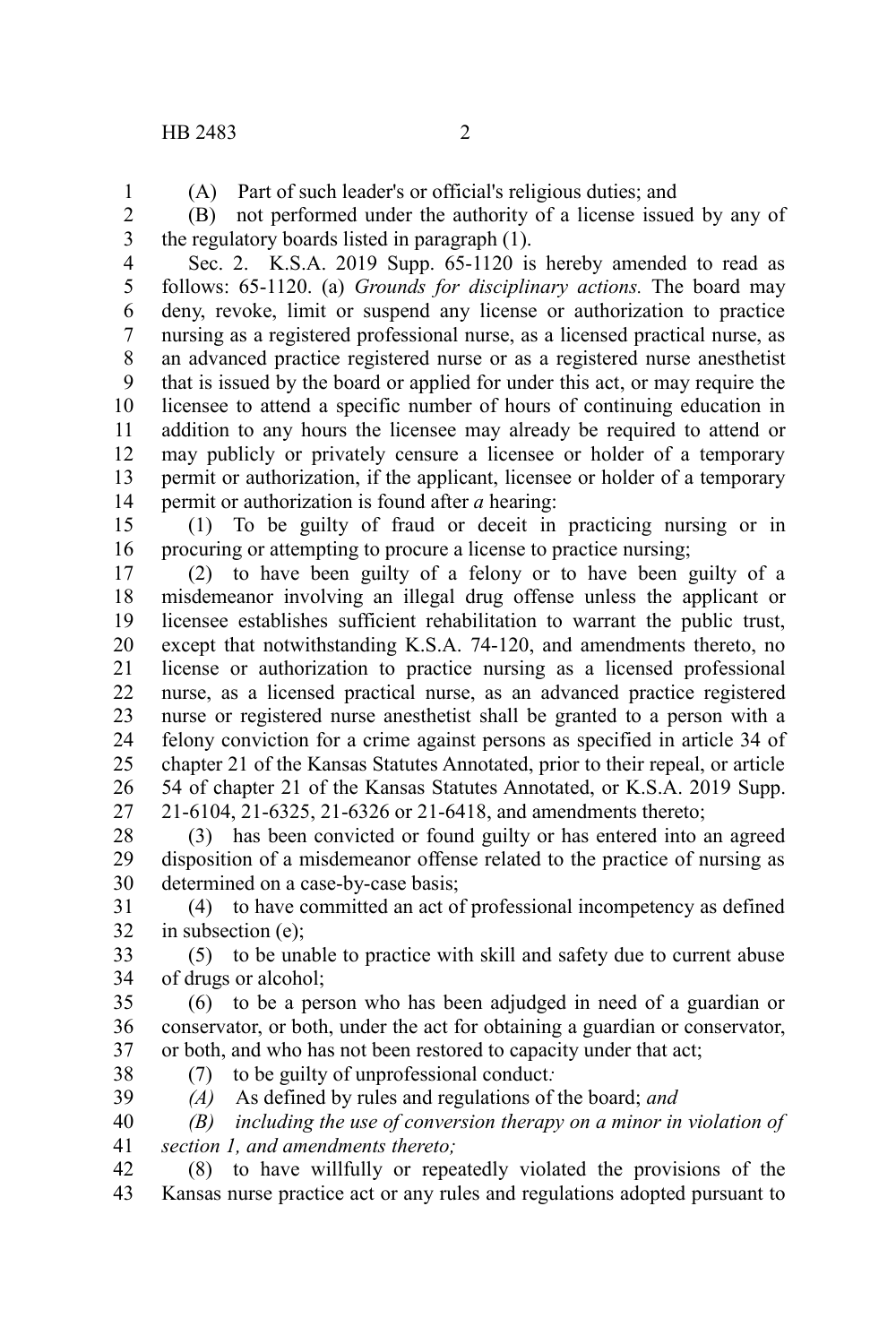that act, including K.S.A. 65-1114 and 65-1122, and amendments thereto; 1

(9) to have a license to practice nursing as a registered nurse or as a practical nurse denied, revoked, limited or suspended, or to be publicly or privately censured, by a licensing authority of another state, agency of the United States government, territory of the United States or country or to have other disciplinary action taken against the applicant or licensee by a licensing authority of another state, agency of the United States government, territory of the United States or country. A certified copy of the record or order of public or private censure, denial, suspension, limitation, revocation or other disciplinary action of the licensing authority of another state, agency of the United States government, territory of the United States or country shall constitute prima facie evidence of such a fact for purposes of this paragraph (9); or 2 3 4 5 6 7 8 9 10 11 12 13

(10) to have assisted suicide in violation of K.S.A. 21-3406, prior to its repeal, or K.S.A. 2019 Supp. 21-5407, and amendments thereto, as established by any of the following: 14 15 16

(A) A copy of the record of criminal conviction or plea of guilty for a felony in violation of K.S.A. 21-3406, prior to its repeal, or K.S.A. 2019 Supp. 21-5407, and amendments thereto.*;* 17 18 19

(B) a copy of the record of a judgment of contempt of court for violating an injunction issued under K.S.A. 2019 Supp. 60-4404, and amendments thereto.*; or* 20 21 22

(C) a copy of the record of a judgment assessing damages under K.S.A. 2019 Supp. 60-4405, and amendments thereto. 23 24

(b) *Proceedings.* Upon filing of a sworn complaint with the board charging a person with having been guilty of any of the unlawful practices specified in subsection (a), two or more members of the board shall investigate the charges, or the board may designate and authorize an employee or employees of the board to conduct an investigation. After investigation, the board may institute charges. If an investigation, in the opinion of the board, reveals reasonable grounds for believing the applicant or licensee is guilty of the charges, the board shall fix a time and place for proceedings, which shall be conducted in accordance with the provisions of the Kansas administrative procedure act. 25 26 27 28 29 30 31 32 33 34

(c) *Witnesses.* No person shall be excused from testifying in any proceedings before the board under this act or in any civil proceedings under this act before a court of competent jurisdiction on the ground that such testimony may incriminate the person testifying, but such testimony shall not be used against the person for the prosecution of any crime under the laws of this state except the crime of perjury as defined in K.S.A. 2019 Supp. 21-5903, and amendments thereto. 35 36 37 38 39 40 41

(d) *Costs.* If final agency action of the board in a proceeding under this section is adverse to the applicant or licensee, the costs of the board's 42 43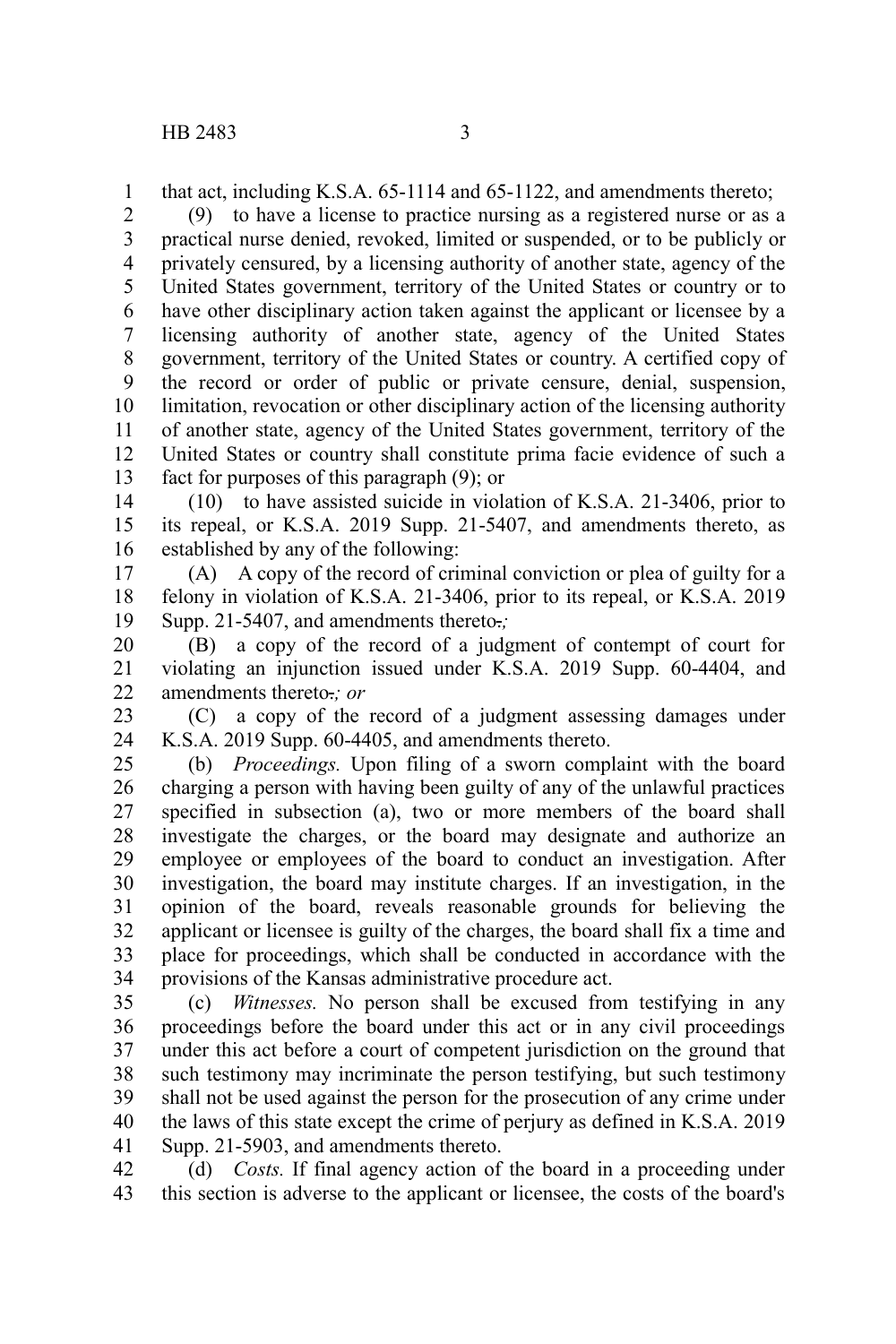proceedings shall be charged to the applicant or licensee as in ordinary civil actions in the district court, but if the board is the unsuccessful party, 1 2

the costs shall be paid by the board. Witness fees and costs may be taxed by the board according to the statutes relating to procedure in the district court. All costs accrued by the board, when it is the successful party, and which the attorney general certifies cannot be collected from the applicant or licensee shall be paid from the board of nursing fee fund. All moneys collected following board proceedings shall be credited in full to the board of nursing fee fund. 3 4 5 6 7 8 9

(e) *Professional incompetency defined.* As used in this section, "professional incompetency" means: 10 11

(1) One or more instances involving failure to adhere to the applicable standard of care to a degree which constitutes gross negligence, as determined by the board; 12 13 14

(2) repeated instances involving failure to adhere to the applicable standard of care to a degree which constitutes ordinary negligence, as determined by the board; or 15 16 17

(3) a pattern of practice or other behavior which demonstrates a manifest incapacity or incompetence to practice nursing. 18 19

(f) *Criminal justice information.* The board upon request shall receive from the Kansas bureau of investigation such criminal history record information relating to arrests and criminal convictions as necessary for the purpose of determining initial and continuing qualifications of licensees of and applicants for licensure by the board. 20 21 22 23 24

Sec. 3. K.S.A. 65-2837 is hereby amended to read as follows: 65- 2837. As used in K.S.A. 65-2836, and amendments thereto, and in this section: 25 26 27

28

(a) "Professional incompetency" means:

(1) One or more instances involving failure to adhere to the applicable standard of care to a degree that constitutes gross negligence, as determined by the board. 29 30 31

(2) Repeated instances involving failure to adhere to the applicable standard of care to a degree that constitutes ordinary negligence, as determined by the board. 32 33 34

(3) A pattern of practice or other behavior that demonstrates a manifest incapacity or incompetence to practice the healing arts. 35 36

37

(b) "Unprofessional conduct" means:

(1) Solicitation of professional patronage through the use of fraudulent or false advertisements, or profiting by the acts of those representing themselves to be agents of the licensee. 38 39 40

(2) Representing to a patient that a manifestly incurable disease, condition or injury can be permanently cured. 41 42

(3) Assisting in the care or treatment of a patient without the consent 43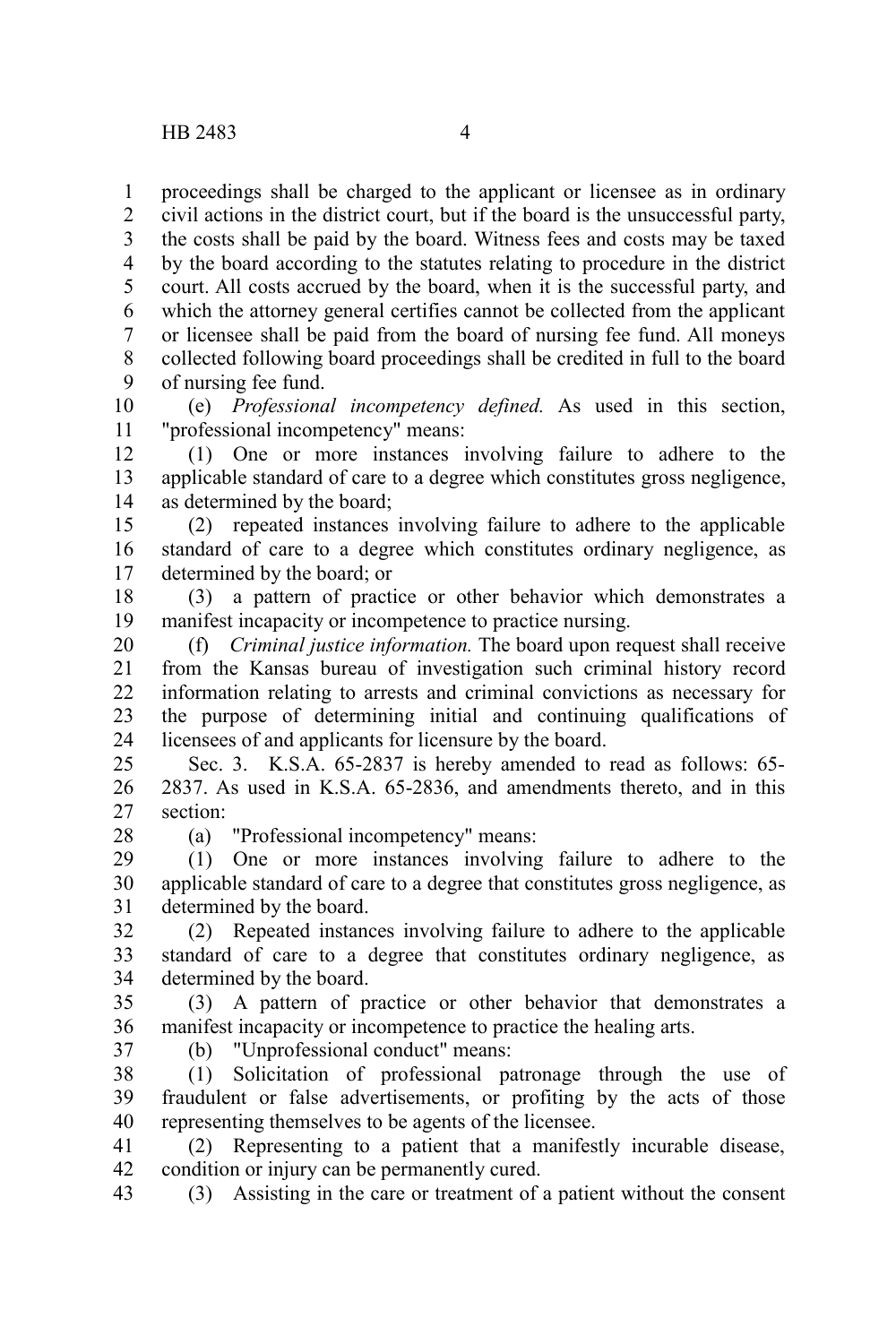of the patient, the attending physician or the patient's legal representatives. 1

(4) The use of any letters, words or terms as an affix, on stationery, in advertisements or otherwise indicating that such person is entitled to practice a branch of the healing arts for which such person is not licensed. 2 3 4

(5) Performing, procuring or aiding and abetting in the performance or procurement of a criminal abortion. 5 6

7

(6) Willful betrayal of confidential information.

(7) Advertising professional superiority or the performance of professional services in a superior manner. 8 9

(8) Advertising to guarantee any professional service or to perform any operation painlessly. 10 11

(9) Participating in any action as a staff member of a medical care facility that is designed to exclude or that results in the exclusion of any person licensed to practice medicine and surgery from the medical staff of a nonprofit medical care facility licensed in this state because of the branch of the healing arts practiced by such person or without just cause. 12 13 14 15 16

(10) Failure to effectuate the declaration of a qualified patient as provided in K.S.A. 65-28,107(a), and amendments thereto. 17 18

(11) Prescribing, ordering, dispensing, administering, selling, supplying or giving any amphetamines or sympathomimetic amines, except as authorized by K.S.A. 65-2837a, and amendments thereto. 19 20 21

 $22$ 

(12) Conduct likely to deceive, defraud or harm the public.

(13) Making a false or misleading statement regarding the licensee's skill or the efficacy or value of the drug, treatment or remedy prescribed by the licensee or at the licensee's direction in the treatment of any disease or other condition of the body or mind. 23 24 25 26

(14) Aiding or abetting the practice of the healing arts by an unlicensed, incompetent or impaired person. 27 28

(15) Allowing another person or organization to use the licensee's license to practice the healing arts. 29 30

(16) Commission of any act of sexual abuse, misconduct or other improper sexual contact that exploits the licensee-patient relationship with a patient or a person responsible for health care decisions concerning such patient. 31 32 33 34

(17) The use of any false, fraudulent or deceptive statement in any document connected with the practice of the healing arts including the intentional falsifying or fraudulent altering of a patient or medical care facility record. 35 36 37 38

39

(18) Obtaining any fee by fraud, deceit or misrepresentation.

(19) Directly or indirectly giving or receiving any fee, commission, rebate or other compensation for professional services not actually and personally rendered, other than through the legal functioning of lawful professional partnerships, corporations, limited liability companies or 40 41 42 43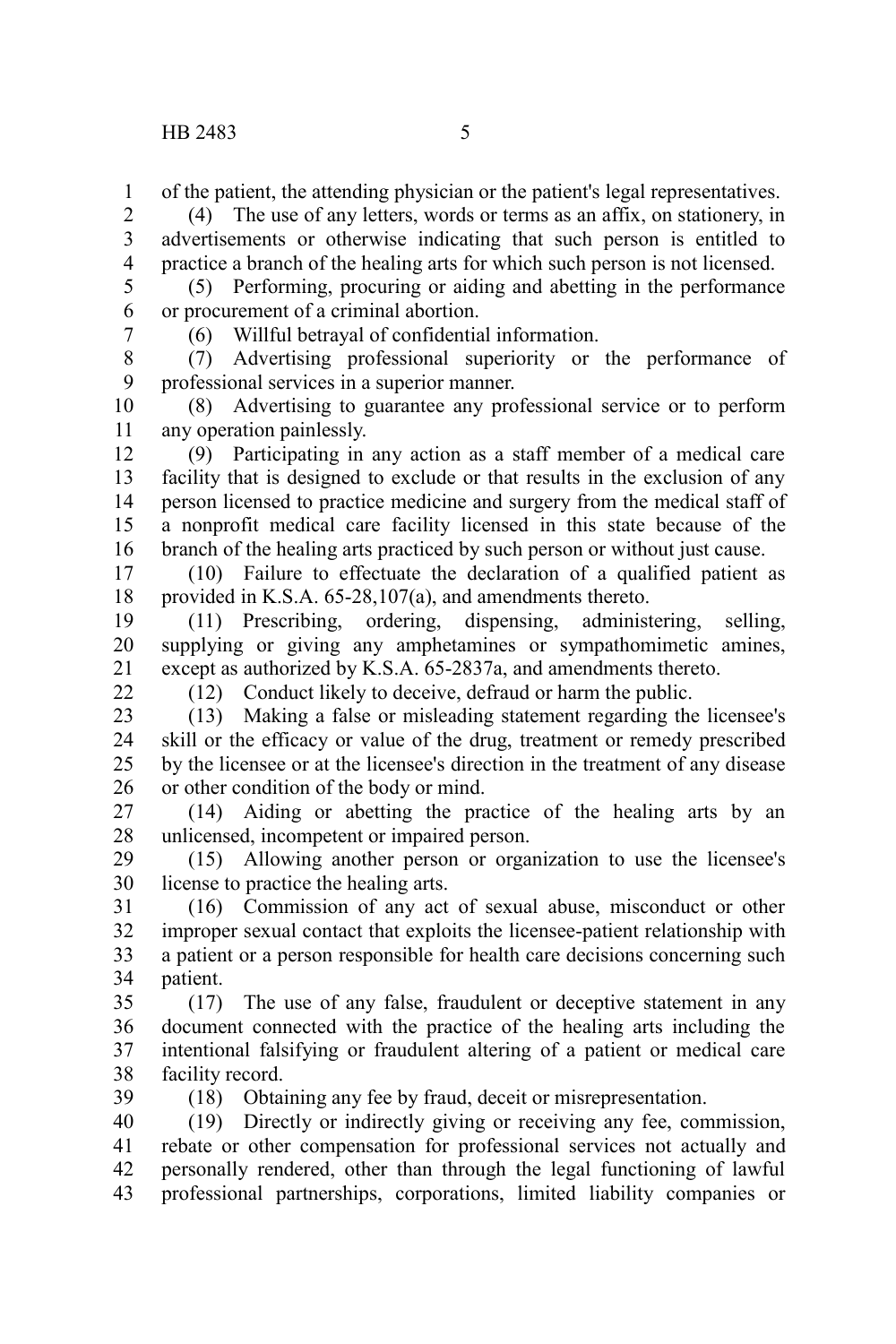associations. 1

(20) Failure to transfer patient records to another licensee when requested to do so by the subject patient or by such patient's legally designated representative. 2 3 4

(21) Performing unnecessary tests, examinations or services that have no legitimate medical purpose. 5 6

7

41

(22) Charging an excessive fee for services rendered.

(23) Prescribing, dispensing, administering or distributing a prescription drug or substance, including a controlled substance, in an improper or inappropriate manner, or for other than a valid medical purpose, or not in the course of the licensee's professional practice. 8 9 10 11

(24) Repeated failure to practice healing arts with that level of care, skill and treatment that is recognized by a reasonably prudent similar practitioner as being acceptable under similar conditions and circumstances. 12 13 14 15

(25) Failure to keep written medical records that accurately describe the services rendered to the patient, including patient histories, pertinent findings, examination results and test results. 16 17 18

(26) Delegating professional responsibilities to a person when the licensee knows or has reason to know that such person is not qualified by training, experience or licensure to perform them. 19 20 21

(27) Using experimental forms of therapy without proper informed patient consent, without conforming to generally accepted criteria or standard protocols, without keeping detailed legible records or without having periodic analysis of the study and results reviewed by a committee or peers. 22 23 24 25 26

(28) Prescribing, dispensing, administering or distributing an anabolic steroid or human growth hormone for other than a valid medical purpose. Bodybuilding, muscle enhancement or increasing muscle bulk or strength through the use of an anabolic steroid or human growth hormone by a person who is in good health is not a valid medical purpose. 27 28 29 30 31

(29) Referring a patient to a health care entity for services if the licensee has a significant investment interest in the health care entity, unless the licensee informs the patient in writing of such significant investment interest and that the patient may obtain such services elsewhere. 32 33 34 35 36

(30) Failing to properly supervise, direct or delegate acts that constitute the healing arts to persons who perform professional services pursuant to such licensee's direction, supervision, order, referral, delegation or practice protocols. 37 38 39 40

(31) Violating K.S.A. 65-6703, and amendments thereto.

(32) Charging, billing or otherwise soliciting payment from any patient, patient's representative or insurer for anatomic pathology services, 42 43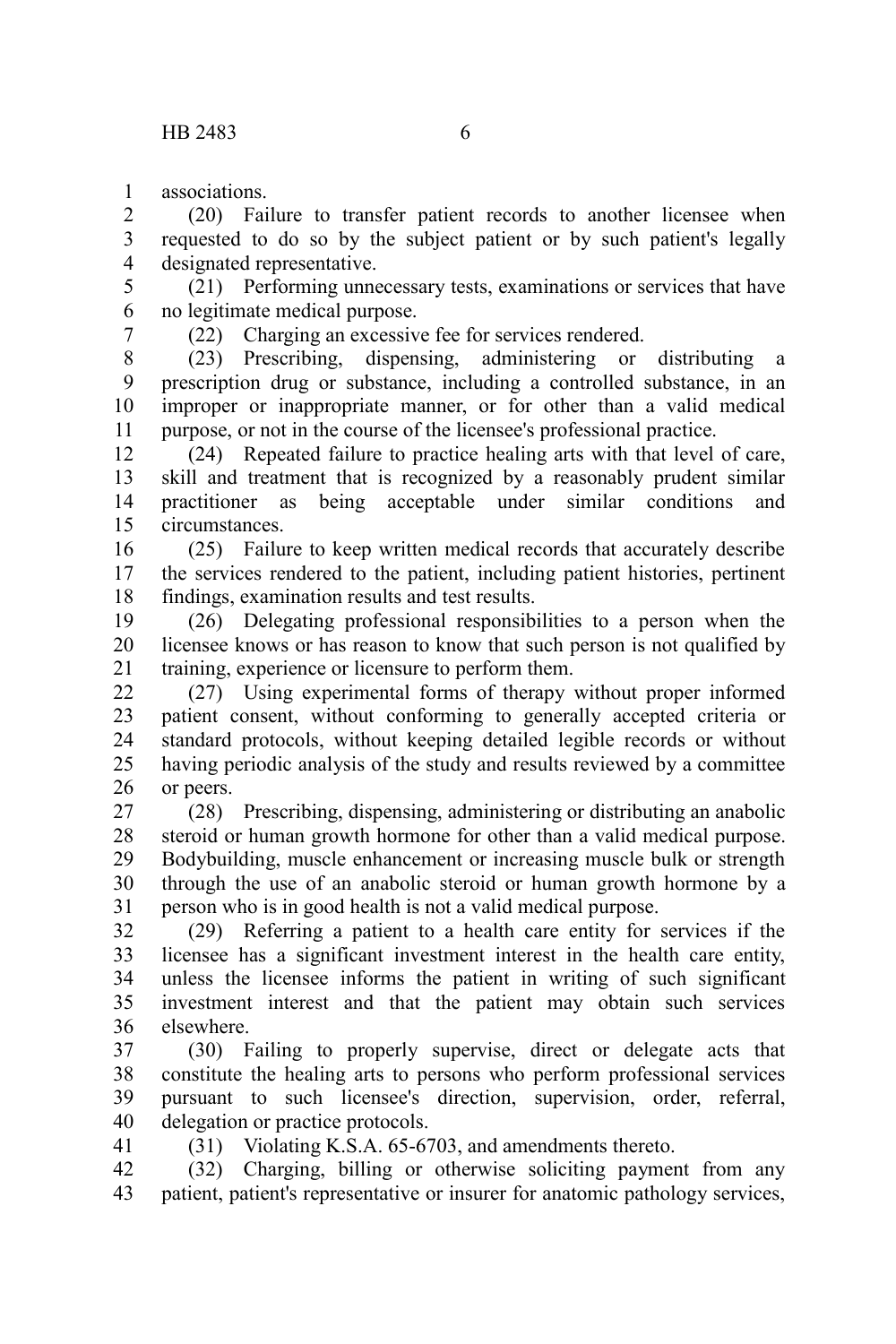if such services are not personally rendered by the licensee or under such licensee's direct supervision. As used in this subsection, "anatomic pathology services" means the gross or microscopic examination of histologic processing of human organ tissue or the examination of human cells from fluids, aspirates, washings, brushings or smears, including blood banking services, and subcellular or molecular pathology services, performed by or under the supervision of a person licensed to practice medicine and surgery or a clinical laboratory. Nothing in this subsection shall be construed to prohibit billing for anatomic pathology services by: 1 2 3 4 5 6 7 8 9

10

16

(A) A hospital;

(B) a clinical laboratory when samples are transferred between clinical laboratories for the provision of anatomic pathology services; or 11 12

(C) a physician providing services to a patient pursuant to a medical retainer agreement in compliance with K.S.A. 65-4978, and amendments thereto, when the bill to the patient for such services: 13 14 15

(i) Identifies the laboratory or physician that performed the services;

(ii) discloses in writing to the patient the actual amount charged by the physician or laboratory that performed the service; and 17 18

(iii) is consistent with rules and regulations adopted by the board for appropriate billing standards applicable to such services when furnished under these agreements. 19 20 21

(33) Engaging in conduct that violates patient trust and exploits the licensee-patient relationship for personal gain. 22 23

(34) Obstructing a board investigation including, but not limited to, engaging in one or more of the following acts: 24 25

26

(A) Falsifying or concealing a material fact;

(B) knowingly making or causing to be made any false or misleading statement or writing; or 27 28 29

(C) other acts or conduct likely to deceive or defraud the board.

*(35) Using conversion therapy on a minor in violation of section 1, and amendments thereto.* 30 31

(c) "False advertisement" means any advertisement that is false, misleading or deceptive in a material respect. In determining whether any advertisement is misleading, there shall be taken into account not only representations made or suggested by statement, word, design, device, sound or any combination thereof, but also the extent to which the advertisement fails to reveal facts material in the light of such representations made. 32 33 34 35 36 37 38

(d) "Advertisement" means all representations disseminated in any manner or by any means for the purpose of inducing, or that are likely to induce, directly or indirectly, the purchase of professional services. 39 40 41

(e) "Licensee" for purposes of this section and K.S.A. 65-2836, and amendments thereto, means all persons issued a license, permit or special 42 43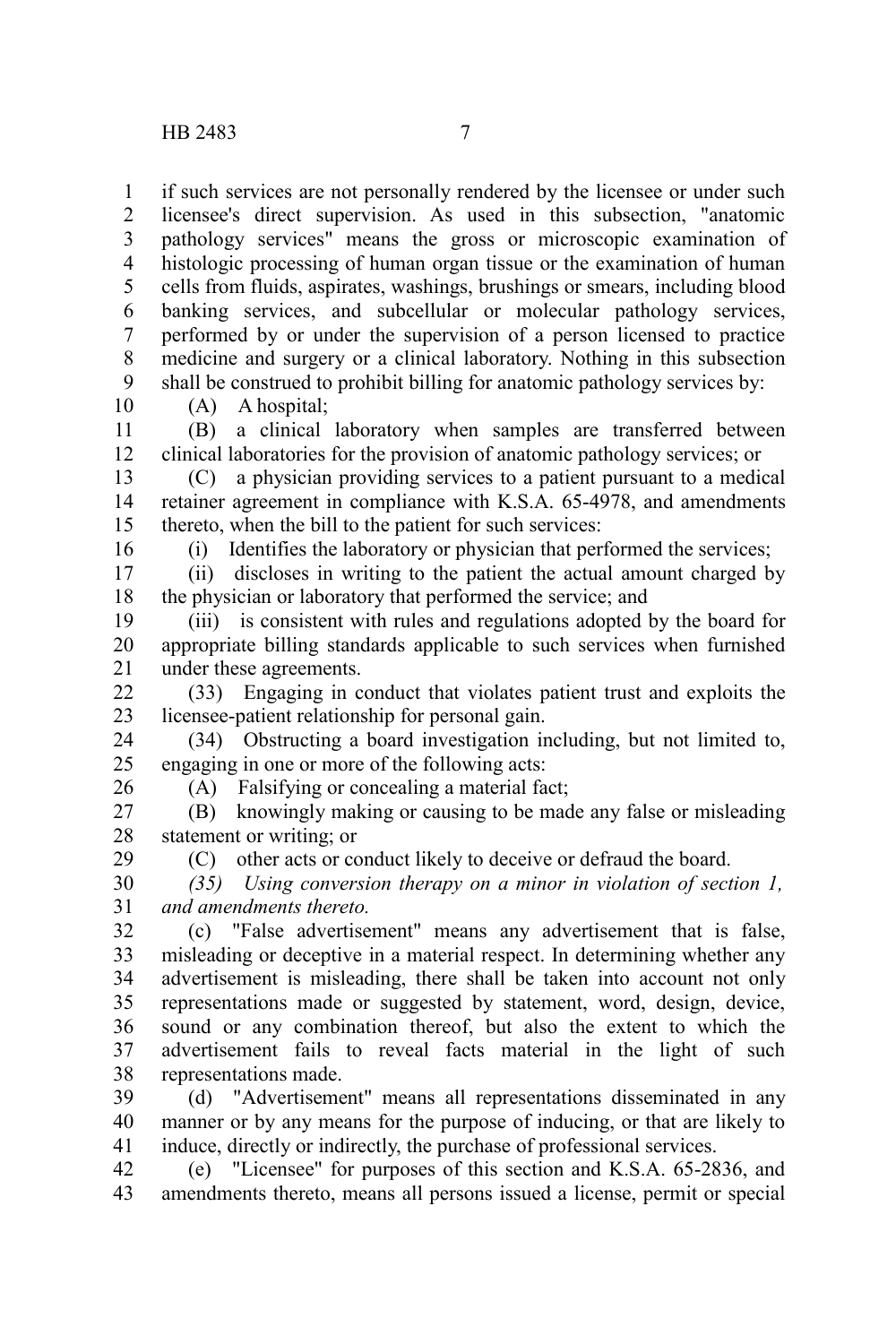permit pursuant to article 28 of chapter 65 of the Kansas Statutes Annotated, and amendments thereto. 1 2

(f) "License" for purposes of this section and K.S.A. 65-2836, and amendments thereto, means any license, permit or special permit granted under article 28 of chapter 65 of the Kansas Statutes Annotated, and amendments thereto. 3 4 5 6

(g) "Health care entity" means any corporation, firm, partnership or other business entity that provides services for diagnosis or treatment of human health conditions and that is owned separately from a referring licensee's principle practice. 7 8 9 10

(h) "Significant investment interest" means ownership of at least 10% of the value of the firm, partnership or other business entity that owns or leases the health care entity, or ownership of at least 10% of the shares of stock of the corporation that owns or leases the health care entity. 11 12 13 14

Sec. 4. K.S.A. 74-7507 is hereby amended to read as follows: 74- 7507. (a) The behavioral sciences regulatory board shall have the following powers, duties and functions: 15 16 17

(1) Recommend to the appropriate district or county attorneys prosecution for violations of this act, the licensure of psychologists act of the state of Kansas, the professional counselors licensure act, the social workers licensure act, the licensure of master's level psychologists act, the applied behavior analysis licensure act, the marriage and family therapists licensure act or the addiction counselor licensure act; 18 19 20 21 22 23

(2) compile and publish annually a list of the names and addresses of all persons who are licensed under this act, are licensed under the licensure of psychologists act of the state of Kansas, the professional counselors licensure act, the social workers licensure act, the licensure of master's level psychologists act, the applied behavior analysis licensure act, the marriage and family therapists licensure act or the addiction counselor licensure act; 24 25 26 27 28 29 30

(3) prescribe the form and contents of examinations required under this act, the licensure of psychologists act of the state of Kansas, the professional counselors licensure act, the social workers licensure act, the licensure of master's level psychologists act, the applied behavior analysis licensure act, the marriage and family therapists licensure act or the addiction counselor licensure act; 31 32 33 34 35 36

(4) enter into contracts necessary to administer this act, the licensure of psychologists act of the state of Kansas, the professional counselors licensure act, the social workers licensure act, the licensure of master's level psychologists act, the applied behavior analysis licensure act, the marriage and family therapists licensure act or the addiction counselor licensure act; 37 38 39 40 41 42

(5) adopt an official seal; 43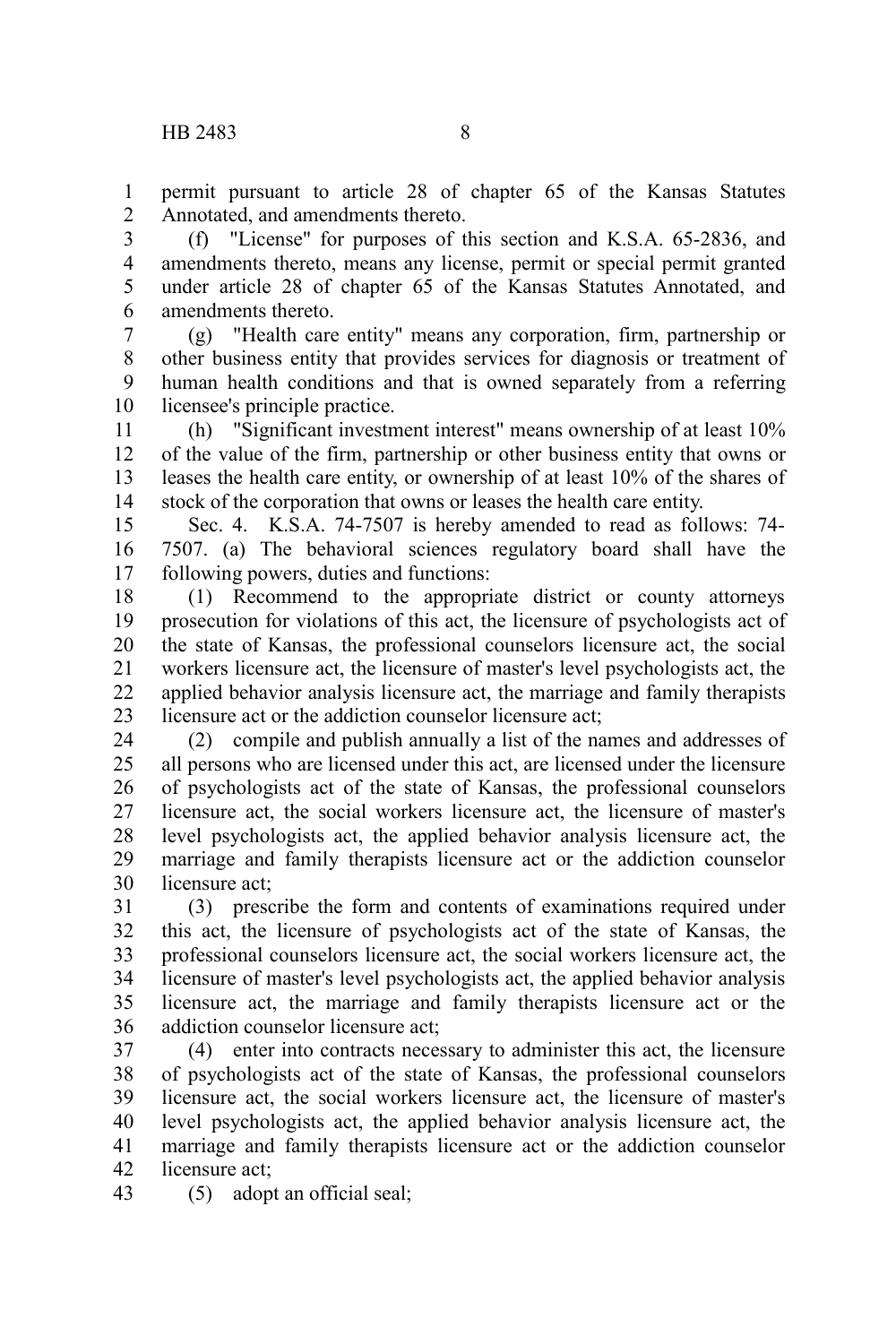(6) adopt and enforce rules and regulations for professional conduct of persons licensed under the licensure of psychologists act of the state of Kansas, the professional counselors licensure act, the social workers licensure act, the licensure of master's level psychologists act, the applied behavior analysis licensure act, the marriage and family therapists licensure act or the addiction counselor licensure act; 1 2 3 4 5 6

(7) adopt and enforce rules and regulations establishing requirements for the continuing education of persons licensed under the licensure of psychologists act of the state of Kansas, the professional counselors licensure act, the social workers licensure act, the licensure of master's level psychologists act, the applied behavior analysis licensure act, the marriage and family therapists licensure act or the addiction counselor licensure act; 7 8 9 10 11 12 13

(8) adopt rules and regulations establishing classes of social work specialties which will be recognized for licensure under K.S.A. 65-6301 to 65-6318, inclusive, and amendments thereto; 14 15 16

(9) adopt rules and regulations establishing procedures for examination of candidates for licensure under the licensure of psychologists act of the state of Kansas, the professional counselors licensure act, the social workers licensure act, the licensure of master's level psychologists act, the applied behavior analysis licensure act, the marriage and family therapists licensure act, the addiction counselor licensure act and for issuance of such certificates and such licenses; 17 18 19 20 21 22 23

(10) adopt rules and regulations as may be necessary for the administration of this act, the licensure of psychologists act of the state of Kansas, the professional counselors licensure act, the social workers licensure act, the licensure of master's level psychologists act, the applied behavior analysis licensure act, the marriage and family therapists licensure act and the addiction counselor licensure act and to carry out the purposes thereof; 24 25 26 27 28 29 30

(11) appoint an executive director and other employees as provided in K.S.A. 74-7501, and amendments thereto; and 31 32

(12) exercise such other powers and perform such other functions and duties as may be prescribed by law. 33 34

(b) *Any rules and regulations adopted pursuant to this section concerning professional conduct shall prohibit any use of conversion therapy on a minor that would be in violation of section 1, and amendments thereto.*  35 36 37 38

*(c)* If an order of the behavioral sciences regulatory board is adverse to a licensee or registrant of the board, the actual costs shall be charged to such person as in ordinary civil actions in the district court. The board shall pay any additional costs and, if the board is the unsuccessful party, the costs shall be paid by the board. Witness fees and costs may be taxed 39 40 41 42 43